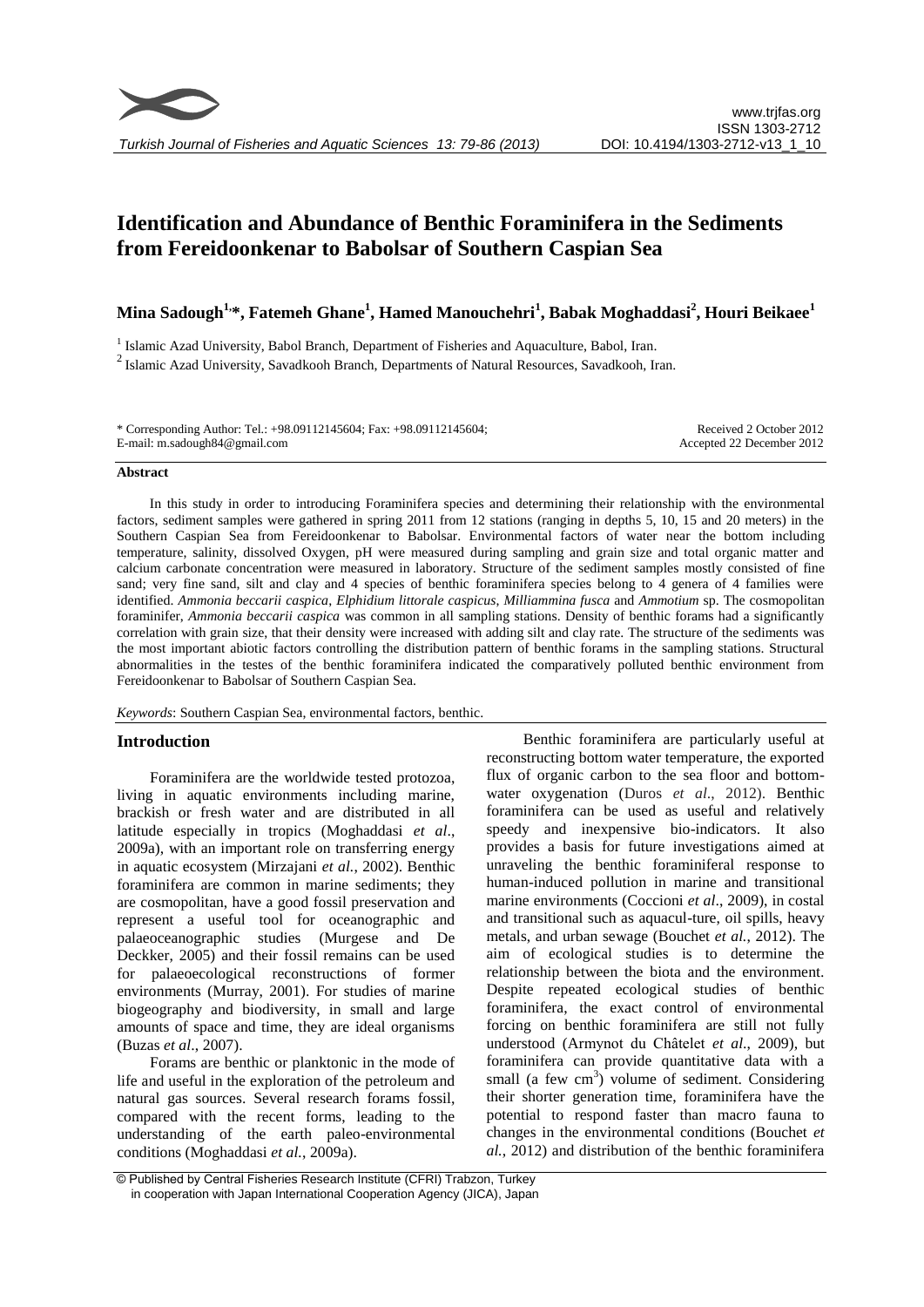can affected highly with the environmental conditions of the benthic zone (Moghaddasi *et al*., 2009a). The structure of the benthic zone, including the grain size of sediments, pH and organic carbon has an important role on the forams population, also it appears that two usually inversely related parameters, the flux of organic particulate matter (food) to the sea floor and oxygen concentrations of bottom water and pore waters, are major controlling variables (Murray, 2001; Fontanier *et al.*, 2005). Other factors which have been suggested (and some of which are not independent of these two) include the type of food supply, bathymetry, sediment type, chemistry of bottom waters (e.g., carbonate under saturation), current flow intensity and hydrostatic pressure (W. smart, 2008).

In the previous study of benthic foraminifera in the sediments of Caspian Sea, 13 species belong to 10 genera were identified (Birshtain *et al*., 1968).

The main objectives of this recent study are to identification benthic foraminifera communities in the southern Caspian Sea from Fereidoonkenar to Babolsar for the first time and study their abundance relation with the environmental conditions of the benthic zone.

# **Materials and Methods**

#### **Study Area**

The study was carried out in spring 2011 in the southern Caspian Sea, Mazandaran state, from Fereidoonkenar to Babolsar (Table 1, Figure 1). Sediment samples were collected from 12 stations, ranging in depth from 5 to 20 m.

#### **Sampling Method**

Stations depths were measured with scaled rope and sampling latitudes were recorded with the Global Positioning System. At each station, a  $0.1 \text{ m}^2$  Van-Veen grab sampler was used to collect bottom sediments. Three sets of samples were taken at each station by a  $6.15 \text{ cm}^2$  area core sampler and were stored in plastic boxes. Each sediment for

| Station No.    | Longitude $(N)$ | Latitude $(E)$              |
|----------------|-----------------|-----------------------------|
| A <sub>1</sub> | 52 31' 38/3"    | 36 41' 54/2"                |
| A <sub>2</sub> | 52 31' 16/9"    | $36 \quad 42' \quad 20/2''$ |
| A <sub>3</sub> | 52 31' 21/5"    | 36 42' 56/9"                |
| A <sub>4</sub> | 52 31' 13/0"    | $36 \quad 43' \quad 45/1''$ |
| B <sub>1</sub> | 52 34' 58/7"    | 36 42' 32/7"                |
| B <sub>2</sub> | 52 35' 11 /2"   | $36 \quad 43' \quad 04/2''$ |
| B <sub>3</sub> | 52 34' 25/9"    | 36 43' 39/2"                |
| B4             | 52 34' 26/8"    | $36 \quad 44' \quad 25/3''$ |
| C <sub>1</sub> | 52 37' 59/8"    | $36 \quad 42' \quad 56/0''$ |
| C <sub>2</sub> | 52 37' 36/8"    | 36 43' 33/9"                |
| C <sub>3</sub> | 52 37' 32/2"    | 36 44' 18/6"                |
| C4             | 52 37' 08/8"    | 36 44' 29/9"                |

foraminiferal studies  $(30.77 \text{ cm}^3 \text{ volume})$  was treated with 1 g/L Rose Bengal solution immediately after its arrival on boat to distinguish living specimens, and then being mixed with 4% concentrated formalin solution (Moghaddasi *et al*., 2009a).

The benthic environmental factors including temperature, dissolved oxygen, salinity and pH were measured by an electrical portable molt meter during the sampling time.

#### **Foraminifera Analysis**

For determining foraminifera, in the laboratory, wet samples were washed through 63 µm mesh sieve to remove any excess stain and were then Oven dried (75 $\rm ^{o}C$ , 8 h), floated by the heavy liquid CCl<sub>4</sub> and the upper layer of the liquid consist of floated forams and other tested specimens were filtered by paper and allowed to dry. A stereomicroscope and several studies (Birshtain *et al*., 1968; Murray, 1979; Loeblich and Tappan, 1988) were used for studying and determining of foraminifera.

#### **Sediment Analysis**

Sediment grain size, Total Organic Matter (TOM) and calcium carbonate concentration. For the grain-size analysis, 100 g of dried sediments (70°C, 8h) in Oven was mixed with 250 ml of tap water and 10 ml of sodium hexametaphosphat (6.2 g/L) to disaggregate the sediment. Then according to Moghaddasi *et al*. (2009a) the sediment were stirred mechanically (15 min), allowed to soak (8 h), stirred mechanically (15 min) and dried again (70°C, 24 h). 50 g of dried material transferred in to the uppermost of a stacked series of graded sand sieves with 4, 2, 1, 0.5, 0.25, 0.125 and 0.063 mm mesh. Then the material that remained on the sieves was removed and weighed carefully. Finally the percentage of each particle was calculated.

Total Organic Matter (TOM) was measured based on standard method in Holm and Machintyre (1984) and MOOPAM (1999). At first wet sediment samples dried in Oven (70°C, 24 h). After removing from the Oven, 10 g of dried sediments was powdered with mortar. Each crucible was numbured with pencil and then was weighed (M) with digital scale  $(\pm 0.001)$ accuracy) and was filled with 2 g of powdered sediments. Crucibles were then placed in furnace (550°C, 6 h), after that should wait to cool, then removed and reweighed again (W). The Total Organic Matter (TOM) was determined by the loss of weight during combustion, according following formula:

 $\%$  TOM =  $[(2.000-N)/2.000] \times 100$  N=W-M

Calcium carbonate concentration was measured based on (Moghaddasi *et al*., 2009a) method. In this method 25 g ( $W_1$ ) of dried sediments (70°C, 8h) was mixed with HCL  $(0.1 \text{ N})$  and stirred until no  $CO<sub>2</sub>$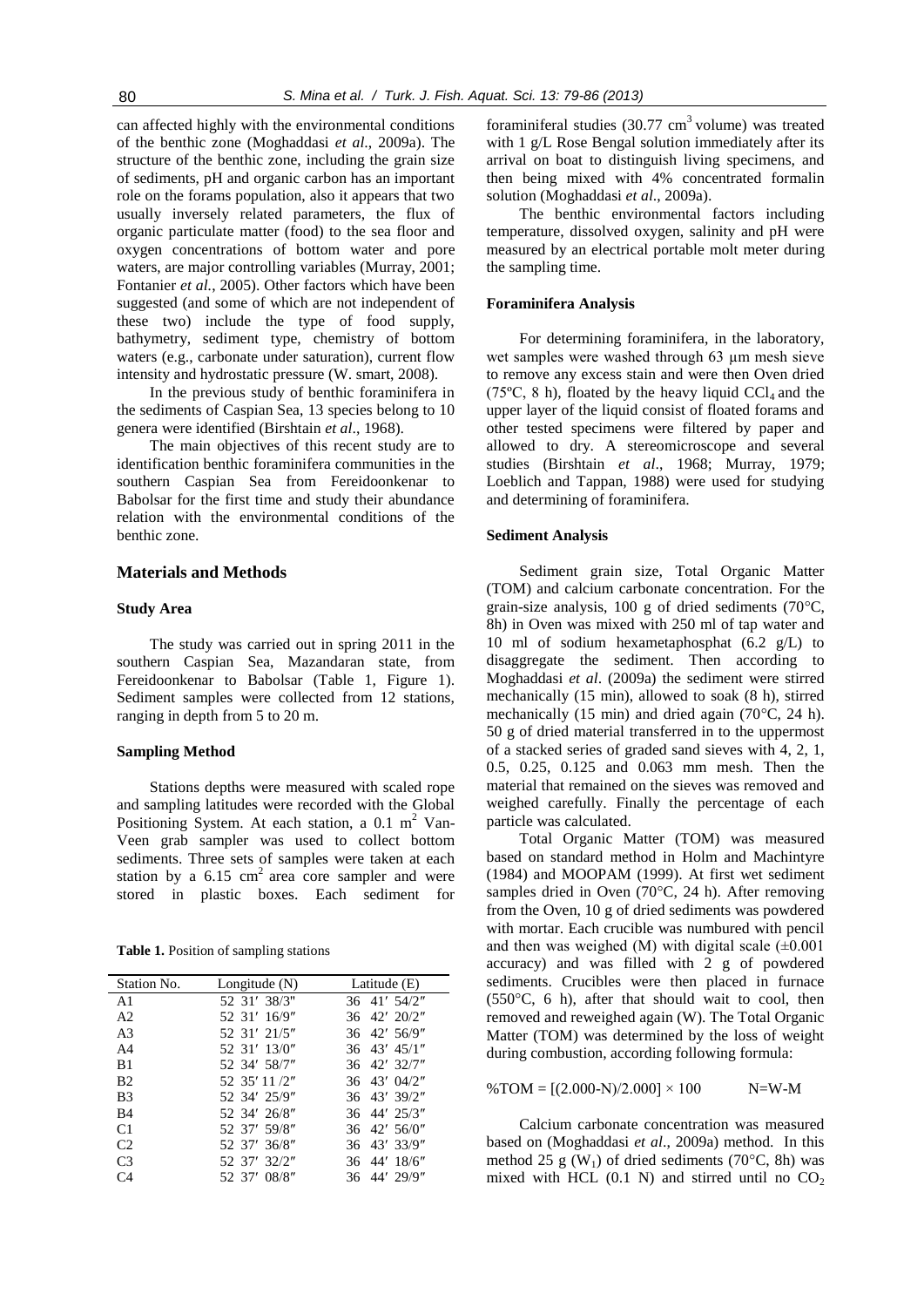

**Figure1.** Location of sampling stations, Mazandaran state, from fereidoonkenar to babolsar.

bobbles appearing and then allowed to soak for 24 hour. The upper liquid phase was drained and the remaining sediments were filtered by paper, dried in Oven ( $70^{\circ}$ C, 8h) and was weighed again (W<sub>2</sub>). Calcium carbonate concentration was determined according following formula:

$$
CaCO_{3}(\%) = 100 (W_{1} - W_{2}) / W_{1}
$$

### **Results**

# **Environmental Factors**

In this study, the quantities of the environmental factors, including water depth, temperature, dissolved oxygen (DO), salinity, pH and benthic zone sedimentary results including Total Organic Matter (TOM) and Calcium carbonate concentration  $(CaCo<sub>3</sub>)$ 

are shown in the Table 2 and the grain size analysis is shown in the Table 3.

The temperature of the water near the bottom was nearly similar in all stations (20.2 to 22.2). The results of measuring dissolved oxygen concentration indicated enough oxygen in water near the bottom and the high average of dissolved oxygen concentration was in B transect.

Salinity was also had low difference between stations (10.6 to 11) and increased with the depth increasing. pH was nearly equal in all stations (7.02 to 7.60), except, it was high (9.8) in the station B2.

The grain size analysis of the sediments showed that the structure of the sediment samples mostly consisted of fine sand; very fine sand, silt and most of sediment particles in C transect was consisted of very fine sand  $(565\%)$ , that are carried by the wind from sandy shore of this transect. The silt and clay rate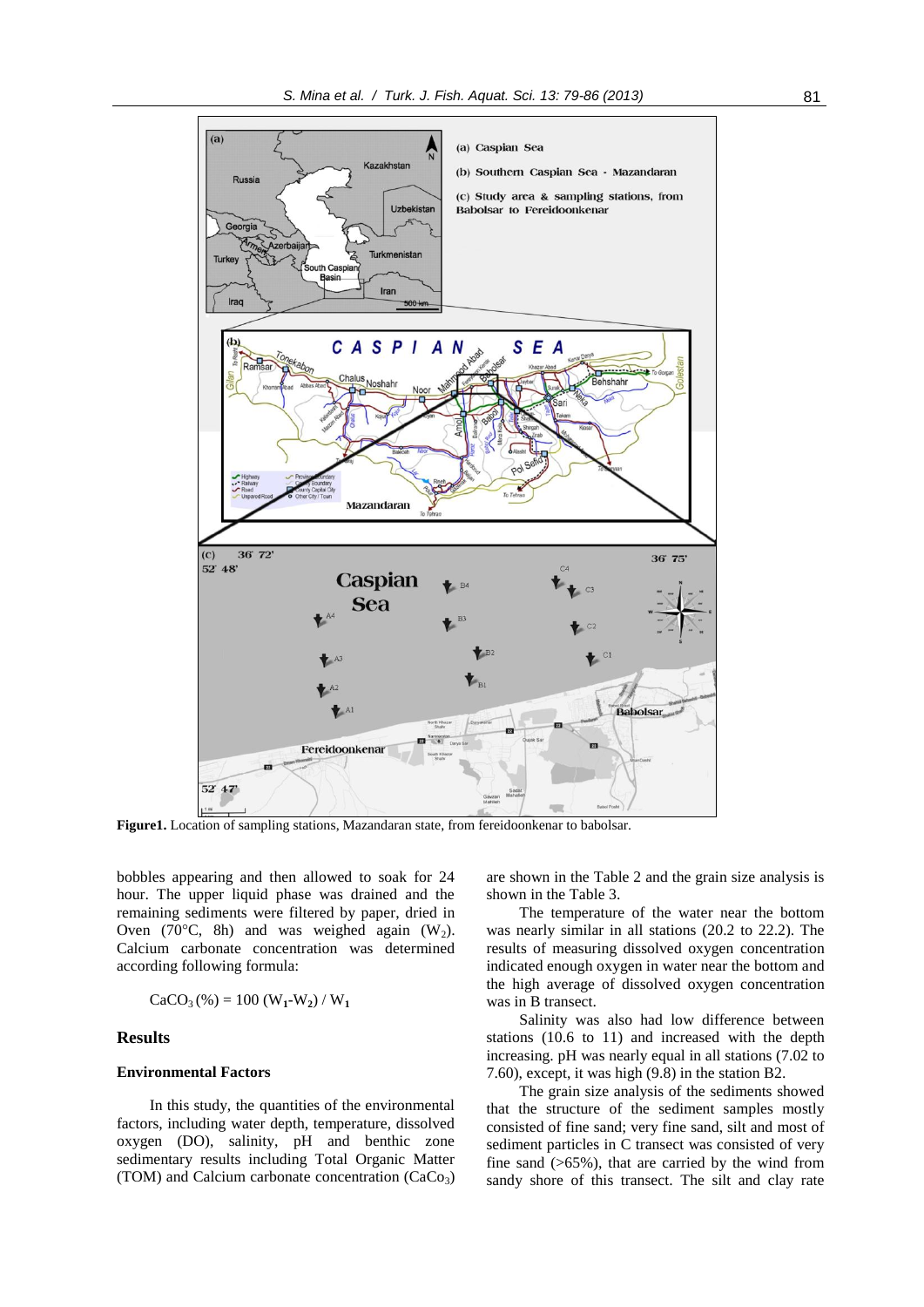| Station No.    | Depth | Temperature   | D <sub>O</sub>                  | Salinity     |      | <b>TOM</b> | CaCO <sub>3</sub> |
|----------------|-------|---------------|---------------------------------|--------------|------|------------|-------------------|
|                | (m)   | ${}^{\circ}C$ | $\left(\underline{mg}/L\right)$ | (ppt)        | pH   | $(\% )$    | $(\% )$           |
| A1             | 5     | 20.2          | 6.72                            | 7.02<br>10.7 |      | 2.0        | 1.24              |
| A <sub>2</sub> | 10    | 20.5          | 6.90                            | 10.8         | 7.20 | 9.0        | 1.52              |
| A <sub>3</sub> | 15    | 20.7          | 7.08                            | 10.9         | 7.22 | 6.0        | 1.72              |
| A4             | 20    | 20.4          | 7.10                            | 11.0         | 7.16 | 10.5       | 1.56              |
| B <sub>1</sub> | 5     | 21.6          | 8.00                            | 10.6         | 7.60 | 9.5        | 1.04              |
| B <sub>2</sub> | 10    | 21.3          | 8.60                            | 10.8         | 9.80 | 4.5        | 1.00              |
| B <sub>3</sub> | 15    | 21.0          | 7.80                            | 11.0         | 7.30 | 3.5        | 2.08              |
| <b>B</b> 4     | 20    | 20.9          | 7.80                            | 10.6         | 7.14 | 10.0       | 3.20              |
| C <sub>1</sub> | 5     | 21.7          | 6.40                            | 10.6         | 7.30 | 10.0       | 1.40              |
| C <sub>2</sub> | 10    | 22.2          | 7.50                            | 10.6         | 7.10 | 1.5        | 1.08              |
| C <sub>3</sub> | 15    | 21.9          | 7.90                            | 10.7         | 7.10 | 3.0        | 1.76              |
| C <sub>4</sub> | 20    | 22.0          | 8.02                            | 10.8         | 7.08 | 5.5        | 2.64              |

Table 2. Temperature, dissolved oxygen (DO), salinity, pH, TOM and CaCo<sub>3</sub> in the Southern Caspian Sea from Fereidoonkenar to Babolsar

**Table 3.** The grain size analysis and percentage of each size group of the sediment particles

| Station No.    | Diameter of sediment particles (mm) |                 |                |              |           |       |         |       |  |  |  |
|----------------|-------------------------------------|-----------------|----------------|--------------|-----------|-------|---------|-------|--|--|--|
|                | d < 0.063                           | $0.063 - 0.125$ | $0.125 - 0.25$ | $0.25 - 0.5$ | $0.5 - 1$ | $1-2$ | $2 - 4$ | d > 4 |  |  |  |
| A <sub>1</sub> | 5.28                                | 85.42           | 9.20           | 0.08         | 0.02      | 0.00  | 0.00    | 0.00  |  |  |  |
| A <sub>2</sub> | 4.12                                | 76.52           | 14.86          | 2.88         | 1.02      | 0.40  | 0.20    | 0.00  |  |  |  |
| A <sub>3</sub> | 10.20                               | 70.96           | 15.66          | 2.94         | 0.24      | 0.00  | 0.00    | 0.00  |  |  |  |
| A <sup>4</sup> | 24.04                               | 47.82           | 20.22          | 3.76         | 2.80      | 1.36  | 0.00    | 0.00  |  |  |  |
| B1             | 3.16                                | 68.30           | 26.30          | 1.80         | 0.38      | 0.04  | 0.00    | 0.00  |  |  |  |
| B <sub>2</sub> | 5.30                                | 67.28           | 25.46          | 1.90         | 0.00      | 0.04  | 0.00    | 0.00  |  |  |  |
| B <sub>3</sub> | 38.90                               | 50.62           | 8.68           | 0.78         | 0.50      | 0.36  | 0.00    | 0.00  |  |  |  |
| <b>B4</b>      | 28.90                               | 64.64           | 3.58           | 1.30         | 0.88      | 0.70  | 0.00    | 0.00  |  |  |  |
| C <sub>1</sub> | 3.02                                | 85.22           | 11.54          | 0.16         | 0.04      | 0.02  | 0.00    | 0.00  |  |  |  |
| C <sub>2</sub> | 3.32                                | 92.48           | 4.20           | 0.00         | 0.00      | 0.00  | 0.00    | 0.00  |  |  |  |
| C <sub>3</sub> | 15.96                               | 67.88           | 8.96           | 3.16         | 3.46      | 0.54  | 0.00    | 0.00  |  |  |  |
| C <sub>4</sub> | 19.12                               | 75.98           | 2.68           | 1.42         | 0.80      | 0.00  | 0.00    | 0.00  |  |  |  |
|                |                                     |                 |                |              |           |       |         |       |  |  |  |

increased in depth 15 and 20 m (see A3, A4, B3, B4, C3, and C4) and the grain size decreased with water depth.

Total Organic Matter (TOM) was higher in stations A4 and B4 with depth 20m and in station C1 with depth 5m.

Calcium carbonate concentration was high in station B4 and this station had the most abundance of benthic foraminifera.

# **Foraminifera**

In this study from collective sediments, 3 groups including Foraminifera (benthic and planktonic), Bivalvia and Gastropoda were separated and the benthic Foraminifera were observed in all stations and had the most abundance among the other groups. From 6 separated benthic foraminifera, 4 species belong to 4 genera of 4 families were identified (Figure 2). Species were *Ammonia beccarii caspica, Elphidium littorale caspicus*, *Milliammina fusca* and *Ammotium* sp. The abundance of meiobenthic and forams species in the sediment samples are shown in Table 4 and 5 respectively.

Benthic foraminifera were the dominant group

between the other meiobenthos and they were very small, also Gastropoda and Bivalvia were presented in most station.

The most abundance of benthic foraminifera observed in station B4 and the cosmopolitan foraminifera *Ammonia beccarii caspica* was the dominant species in all sampling stations and The result of Pearson correlation showed the abundance of benthic foraminifera had a significantly correlation with silt and clay rate (at  $P<0.05$ ).

Structural abnormalities in the testes of the benthic foraminifera (Figure 3) indicated the comparatively polluted benthic environment in some stations from Fereidoonkenar to Babolsar of Southern Caspian Sea.

# **Discussion**

# **Environmental Factors**

The temperature of the water near the bottom was nearly similar in all stations that related to a system of horizontal and vertical movements of water masses in the Caspian Sea, as well as in any other water body (Aladin and Plotnikov, 2004). The results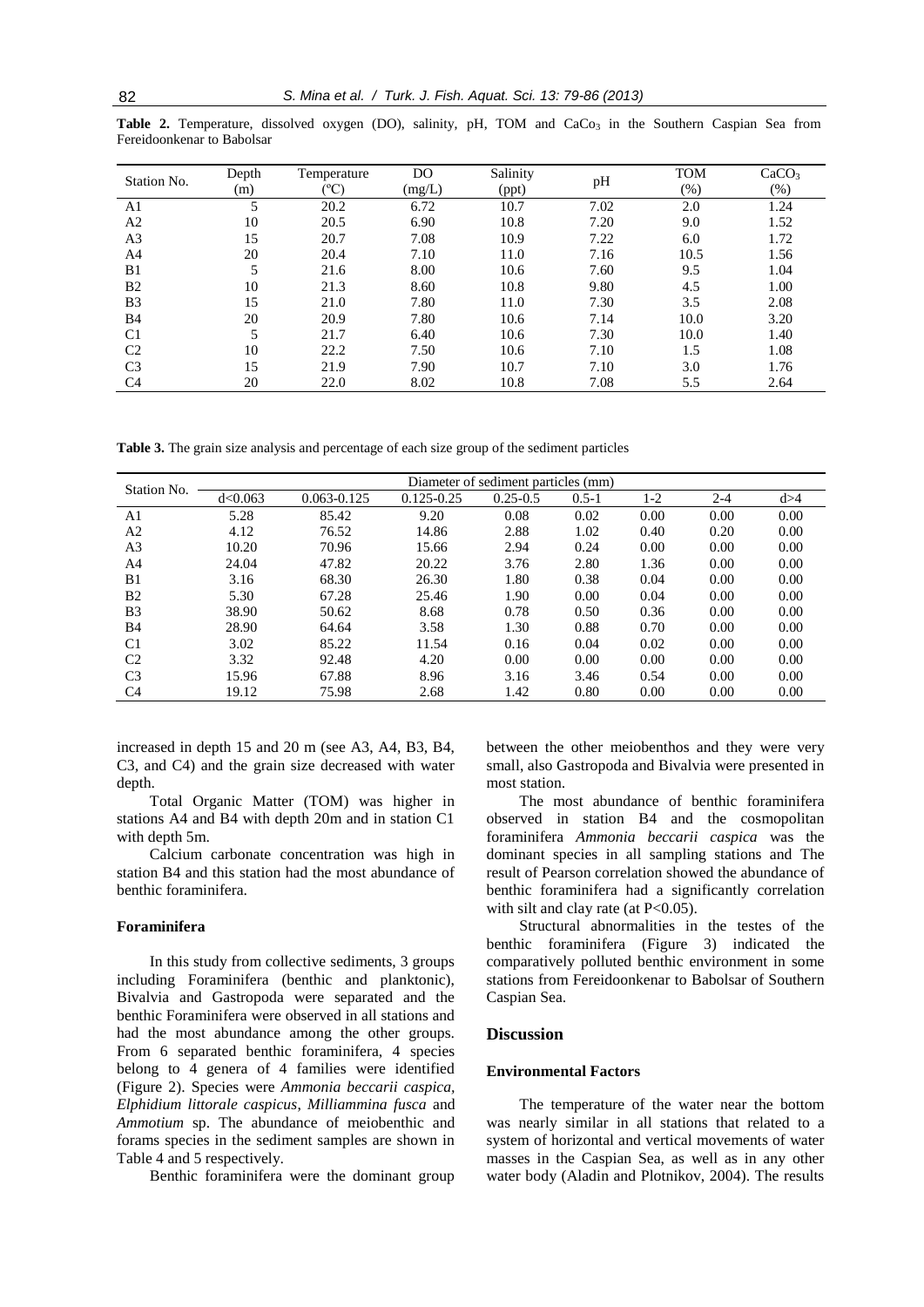

**Figure 2.** SEM photographs of 4 identified species of benthic foraminifera. 250 X. 1a, 1b: *Ammonia beccarii caspica*  (Stshedrina). 2: *Elphidium littorale caspicus* (Shokhina). 3: *Milliammina fusca* (Brady). 4: *Ammotium* sp. (Loeblich and Tappan).

| Station        | Foraminifera | Bivalvia | Gastropoda | Total abundance |
|----------------|--------------|----------|------------|-----------------|
| A <sub>1</sub> | 1049         | 4        | O          | 1053            |
| A <sub>2</sub> | 2594         | 20       | 10         | 2624            |
| A <sub>3</sub> | 23474        | 41       | 70         | 23587           |
| A4             | 21094        | 1164     | 1083       | 23345           |
| B <sub>1</sub> | 1656         | 52       | 21         | 1729            |
| B <sub>2</sub> | 6443         | 21       | 6          | 6470            |
| B <sub>3</sub> | 17578        | 57       | 41         | 17677           |
| B <sub>4</sub> | 58794        | 2244     | 366        | 61408           |
| C <sub>1</sub> | 201          | 0        |            | 202             |
| C <sub>2</sub> | 2209         | 64       |            | 2273            |
| C <sub>3</sub> | 40754        | 610      | 313        | 41687           |
| C <sub>4</sub> | 27171        | 189      | 348        | 27722           |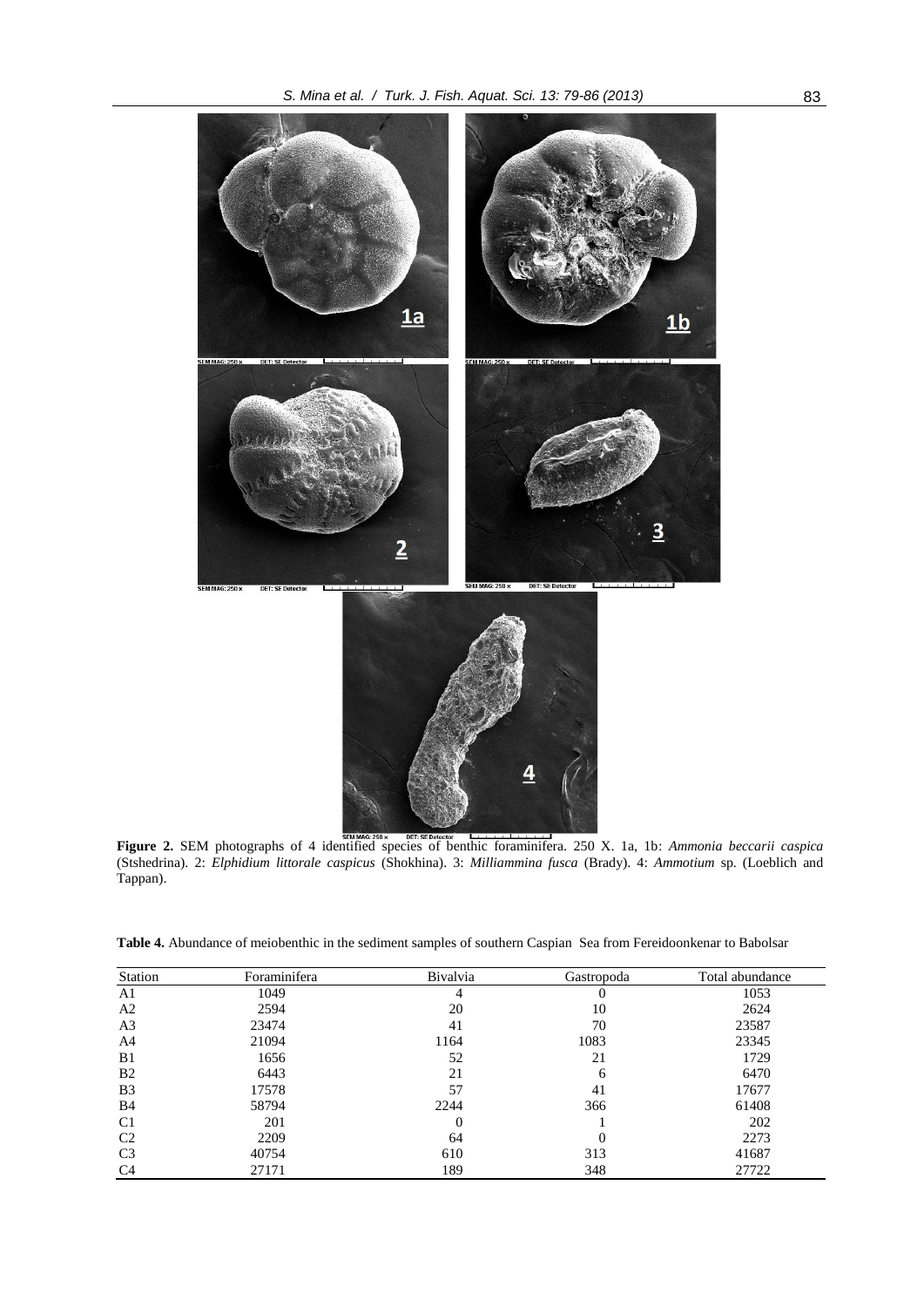| Foraminifera                             | A1   | A <sub>2</sub> | A <sub>3</sub> | A4       | B1       | B <sub>2</sub> | B <sub>3</sub> | <b>B4</b>     | C1             | C2       | C3    | C <sub>4</sub> |
|------------------------------------------|------|----------------|----------------|----------|----------|----------------|----------------|---------------|----------------|----------|-------|----------------|
| Ammonia beccarii caspica                 | 1014 | 2512           | 21926          | 19839    | 1558     | 6209           | 15921          | 50895         | 183            | 2131     | 37468 | 24137          |
| Miliammina fusca                         | ◠    | 11             | 693            | 45       | 12       | 48             | 456            | 770           | 3              | 8        | 590   | 132            |
| Ammotium sp.                             |      | 0              | 55             | 8        |          | 16             | 75             | 72            |                | 3        | 49    | 6              |
| Elphidium littorale caspicus             | 30   | 64             | 705            | 1080     | 74       | 152            | 999            | 6480          | 12             | 58       | 2405  | 2715           |
| Unidentified sp.I                        |      |                | 72             | 120      | 5        | 16             | 102            | 564           | $\overline{c}$ | 8        | 200   | 175            |
| Unidentified sp.II                       | 0    |                | 21             | 4        | $\Omega$ | $\overline{c}$ | 25             | 11            | $\Omega$       | $\Omega$ | 42    |                |
| Total species numbers of<br>Foraminifera |      |                | 6              | 6        | 5        | 6              | 6              | 6             | 5              |          | 6     | 6              |
| Total pelagic foraminifera<br>numbers    | 0    |                | 2              | $\Omega$ |          | $\Omega$       | $\Omega$       | $\mathcal{D}$ | $\Omega$       |          |       |                |
| Total numbers of Foraminifera            | 1049 | 2594           | 23474          | 21094    | 1656     | 6443           | 17578          | 58794         | 201            | 2209     | 40754 | 27171          |
| Structural test abnormalities            |      | 10             | 144            | 70       | 5        | 42             | 96             | 204           |                | 3        | 146   | 126            |

**Table 5.** Abundance of foraminifera in the sediment samples of southern Caspian Sea from Fereidoonkenar to Babolsar



**Figure 3**. SEM images of structural abnormalities in the testes of the benthic foraminifera. 250

indicated that enough oxygen presented in water near the bottom that good intermixing of water is observed in this lake, causes the bottom waters to be rich in oxygen (Aladin and Plotnikov, 2004).

According to results pH was nearly equal in all stations except, it was high in the station B2 that is probably related to constructive activities in the quay, placed near this transect and caused western-eastern water currents carrying fine sand and calcareous compounds to this station and increasing pH.

The grain size analysis of the sediments showed that the structure of the sediment samples mostly consisted of fine sand; very fine sand, silt and clay that is probably related to nonexistence of rivers follows, which causes reduced the coarse grain-size in this confined. The grain size decreased with water depth, according to Duros (2011) a slight decrease of grain size observed with water depth in the Whittard Canyon area (NE Atlantic).

Total Organic Matter (TOM) was higher in stations A4 and B4 that is related to increasing siltclay rate, because according to Moghaddasi (2008) organic compounds increased in silt-clay sediments. Also TOM was high in station C1, which is probably related to the situation of this station that placed near the river (Babol). Because in spring the river water volume increases and transfers a lot organic compounds in to the sea.

#### **Foraminifera**

The cosmopolitan foraminifera *Ammonia beccarii caspica* was the dominant species in all sampling stations and is reported in earlier research in the Caspian Sea (Birshtain *et al*., 1968). *Ammonia beccarii* is a common cosmopolitan species dwelling in littoral and neritic environments. It has been extensively studied in various aspects, such as, geographic distribution, ecology, biology, life-cycles, morphology, structure, and environmental applications from all over the world (Debenay *et al*., 1998).

*Milliammina fusca* was observed in all stations and is reported in earlier research in the Caspian Sea (Birshtain *et al*., 1968). The abundance of *Miliammina fusca* was not high and it's increased with adding silt and clay rate. According to Armynot du Châtelet *et al*. (2009) *Miliammina fusca* only found at two stations that, the sediment is naked and is mainly composed of silt (78% of grains less than 63 µm).

*Elphidium littorale caspicus* was observed in all stations and had the most abundance after *Ammonia beccarii caspica* in sampling area and is reported in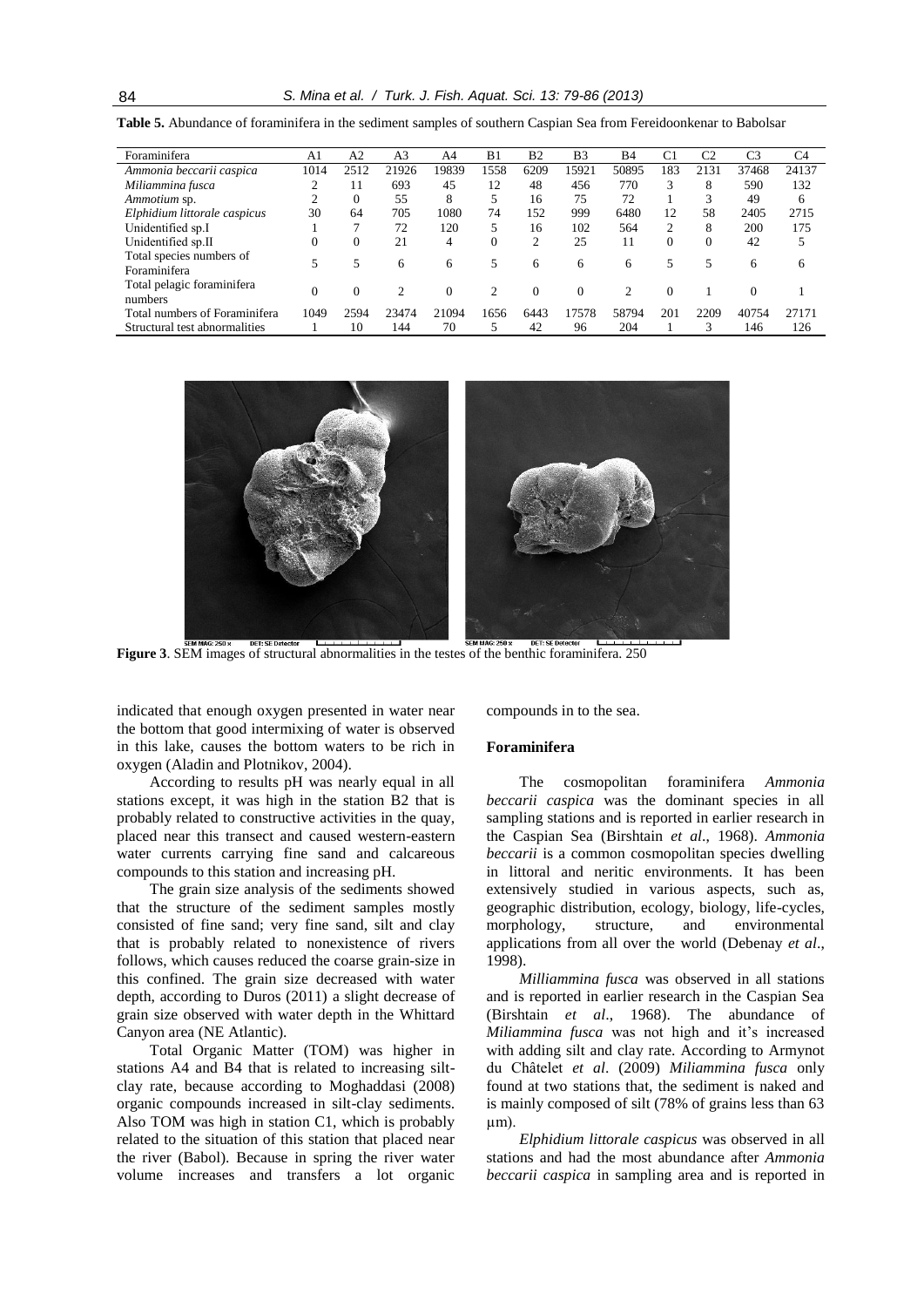earlier research in the Caspian Sea (Birshtain *et al*., 1968). *Ammotium* sp. was observed in all stations except in A2 and had the lowest abundance. This species is reported in earlier research in the Caspian Sea (Birshtain *et al*., 1968).

Abundance and species richness increase with depth that according to Buzas *et al*. (2007), Like most other organisms, they often show an increase in species richness with depth.

Structural abnormalities in the testes of the benthic foraminifera indicated the comparatively polluted benthic environment in some stations, is probably related to enter metropolitan, industrial and agricultural sewage from the rivers placed in sides of this area.

According Table 4 the highest abundance of benthic foraminifera was observed in station B4 has probably the best condition for the foram populations, is also related to the fine structure of sediment particles in addition to the high concentration of total organic matter and calcium carbonate concentration.

The Pearson correlation analysis was conducted to clarify the relationships between grain size and abundance of benthic foraminifera. The result of Pearson correlation showed the abundance of benthic foraminifera had a significantly correlation with silt and clay rate (at  $P<0.05$ ), is probably related to dominant species *Ammonia beccarii caspica* belong to suborder ROTALINA preferred silt-clay and very fine sand of benthic zone structure (Moghaddasi *et al*., 2009b), also *Ammonia beccarii* has played an important role in environmental and geological studies because of its great abundance, wide geographic distribution (Debenay *et al*., 1998).

The huge number of very small benthic foraminifera is related perhaps to suitable conditions for reproduction in spring season, according to reference Spatial and seasonal variability may be natural (Morvan *et al*., 2006), reproduction mode (Stouff *et al*., 1999), sources and distribution pattern of food particles (Fontanier *et al*., 2003).

By the result of present study the density and diversity of benthic foraminifera in this area was lower than tropical. The environmental conditions of the benthic zone including fine, very find sand and silt-clay structure of sediment particles, flux of total organic matter and enough dissolved Oxygen were suitable for the benthic foraminifera. According to (Moghaddasi *et al*., 2009a; Armynot du Châtelet *et al*., 2009) sediments structure is the most important factor, effected density and diversity of benthic foraminifera and According to (Fontanier *et al*., 2002) the exported flux of organic matter appears to be the main parameter controlling the composition and the vertical distribution of benthic foraminiferal faunas below the sediment-water interface.

It seems in recent study, sediment structure had an important role, controlling abundance of benthic foraminifera, Conversely, relatively fine grain-size (mode inferior to 95µm) is associated with a high density and richness foraminifera (Armynot du Châtelet *et al.*, 2009).

# **Acknowledgements**

We are pleased to acknowledge the institute of fisheries and aquaculture research (Noshahr, Mazandaran) for providing sampling equipments. I am grateful to my parents for their support, Majid nazaran and saber kiaei for help us in sampling process. I thank them all for their help and encouragement.

#### **References**

- Aladin, N. and Plotnikov, I. 2004. The Caspian Sea. Lake Basin Management Initiative, Thematic Paper, 29 pp.
- Armynot du Châtelet, E., Roumazeilles, B., Riboulleau, A.V. and Trentesaux, A. 2009. Sediment (grain size and clay mineralogy) and organic matter quality controlon living benthic foraminifera. Revue de Micropaleontologie, 52: 75-84. doi:10.1016/j.revmic.2008.10.002
- Birshtain, Y.A., Vinograboba, L.G., Kondakov, N.N., Koon, M.S., Astakhova, T.V. and Romanova, N.N. 1968. Caspian Sea invertebrate Atlas. Alimentary industries press, Moscow, 610 pp.
- Bouchet, V.M.P., Alve, E., Rygg, B. and Richard, J. 2012. Benthic foraminifera provide a promising tool for ecological quality assessment of marine waters. Telford Ecological Indicators, 23: 66–75. doi:10.1016/j.ecolind.2012.03.011
- Buzasa, M.A., Hayeka, L.A.C., Haywardb, B.W. Grenfellb, H.R. and Sabaab, A.T. 2007. Biodiversity and community structure of deep-sea foraminifera around New Zealand. Deep-Sea Research I, 54: 1641–1654. doi:10.1016/j.dsr.2007.05.008
- Coccioni, R., Frontalini, F., Andrea, M. and Davide, M. 2009. Benthic foraminifera and trace element distribution: A case-study from the heavily polluted lagoon of Venice (Italy). Marine Pollution Bulletin, 59: 257-267. doi:10.1016/j.marpolbul.2009.08.009
- Debenay, J.-P., Be´ne´teau, E., Zhang, J., Stouff, V., Geslin, E., Redois, F. and Fernandez-Gonzalez, M. 1998. *Ammonia beccarii* and *Ammonia tepida* (Foraminifera): Morphofunctional arguments for their distinction. Marine Micropaleontology, 34: 235–244.
- Duros, P., Fontanier, C., Metzger, E., Pusceddu, A. Cesbron, F., De Stigter, H.C., Bianchelli, S. Danovaro, R. and Jorissen, F.J. 2011. Live (stained) benthic foraminifera in the Whittard Canyon, Celtic margin (NE Atlantic). Deep-Sea Research I, 58: 128– 146. doi:10.1016/j.dsr.2010.11.008
- Duros, P., Fontanier, C., De Stigter, H.C., Cesbron, F., Metzger, E. and Jorissen, F.J. 2012. Live and dead benthic foraminiferal faunas from Whittard Canyon (NE Atlantic): Focus on taphonomic processes and paleo-environmental applications. Marine Micropaleontology, 94-95: 25-44. doi: 10.1016/j.marmicro.2012.05.004
- Fontanier, C., Jorissen, F.J., Licari, L., Alexandre, A. and Carbonel, P. 2002. Live benthic foraminiferal faunas from the Bay of Biscay: faunal density, composition, and microhabitats. Deep-Sea Research I, 49: 751–785.
- Fontanier, C., Jorissen, F.J., Chaillou, G., David, C.,